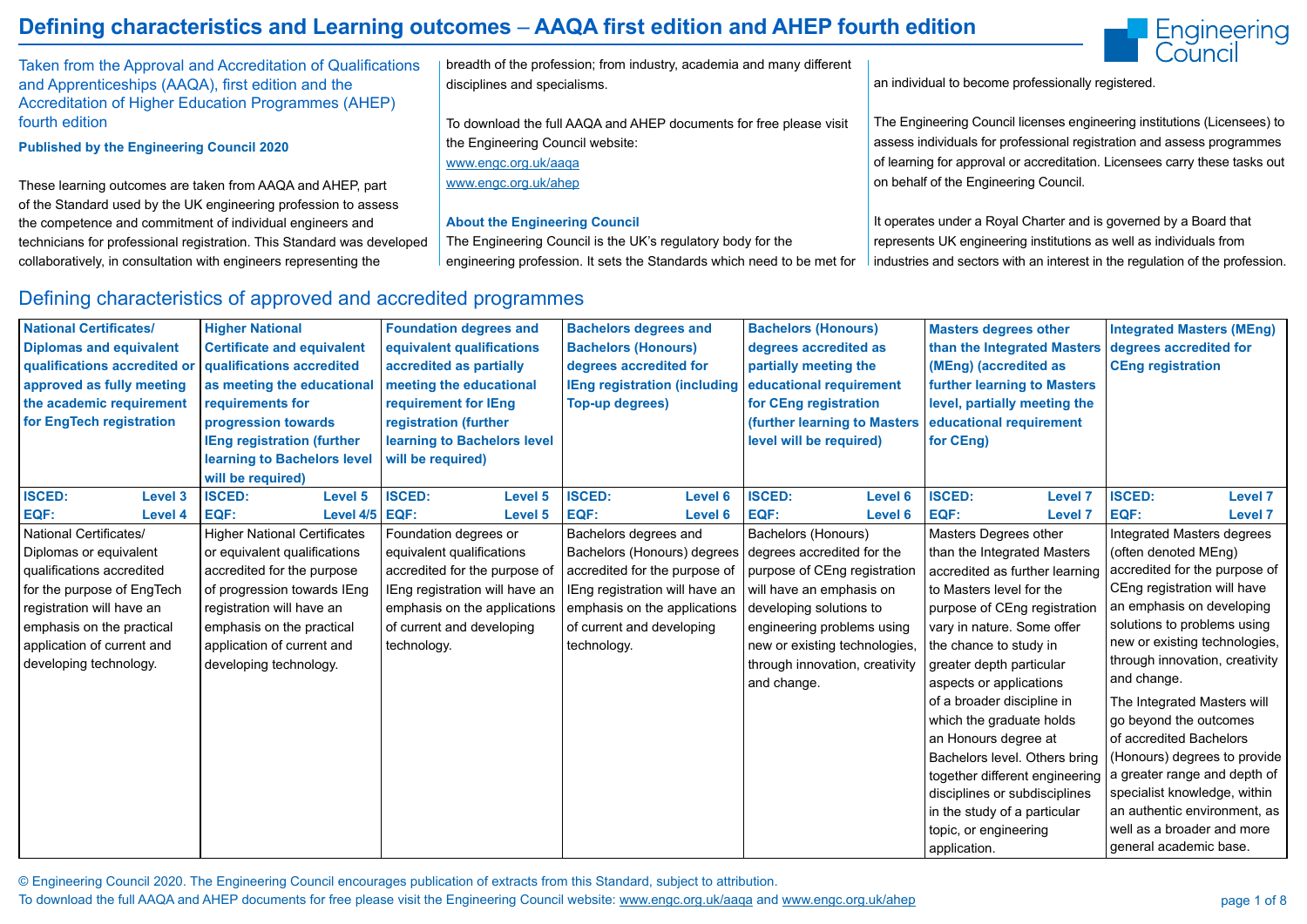| <b>ISCED:</b><br><b>Level 3</b> | <b>ISCED:</b><br><b>Level 5</b> | <b>ISCED:</b><br><b>Level 5</b> | <b>ISCED:</b><br><b>Level 6</b>                        | <b>ISCED:</b><br><b>Level 6</b>   | <b>ISCED:</b><br><b>Level 7</b>            | <b>ISCED:</b><br><b>Level 7</b> |
|---------------------------------|---------------------------------|---------------------------------|--------------------------------------------------------|-----------------------------------|--------------------------------------------|---------------------------------|
| EQF:<br><b>Level 4</b>          | Level $4/5$ EQF:<br><b>EQF:</b> | <b>Level 5</b>                  | EQF:<br><b>Level 6</b>                                 | EQF:<br><b>Level 6</b>            | EQF:<br><b>Level 7</b>                     | EQF:<br><b>Level 7</b>          |
| An individual who has           | An individual who has           | An individual who has           | <b>Graduates from Bachelors</b>                        | <b>Graduates from a Bachelors</b> | These programmes should                    | These programmes should         |
| completed a National            | completed a Higher              | completed a Foundation          | degrees or Bachelors                                   | (Honours) degree must             | provide a foundation for                   | provide a foundation for        |
| Certificate/Diploma or          | National Certificate or         | degree or equivalent            | (Honours) degrees must                                 | achieve the prescribed            | leadership and innovative                  | leadership and innovative       |
| equivalent qualification        | equivalent qualification        | qualification must achieve the  | achieve the prescribed                                 | learning outcomes and will        | engineering practice.                      | engineering practice.           |
| or apprenticeship must          | or apprenticeship must          | prescribed learning outcomes    | learning outcomes and will                             | possess a coherent body           |                                            |                                 |
| achieve the prescribed          | achieve the prescribed          | and will possess a coherent     | possess a coherent body                                | of knowledge including            | <b>Graduates from a Masters</b>            | Graduates from an Integrated    |
| learning outcomes and will      | learning outcomes and will      | body of knowledge including     | of knowledge including                                 | mathematics, natural science      | Degree other than the                      | Masters degree must achieve     |
| possess a coherent body         | possess a coherent body         | mathematics, natural science    | mathematics, natural science                           | and engineering principles,       | <b>Integrated Masters must</b>             | the prescribed learning         |
| of knowledge including          | of knowledge including          | and engineering principles,     | and engineering principles,                            | and a proven ability to apply     | achieve the prescribed                     | outcomes and will possess       |
| mathematics, natural science    | mathematics, natural science    | and a proven ability to apply   | and a proven ability to apply                          | that knowledge to analyse         | learning outcomes and will                 | a broad and coherent body       |
| and engineering principles,     | and engineering principles,     | that knowledge to analyse       | that knowledge to analyse                              | and solve complex problems.       | possess a coherent body                    | of knowledge including          |
| and a proven ability to apply   | and a proven ability to apply   | and solve broadly-defined       | and solve broadly-defined                              | Some of the knowledge will        | of knowledge including                     | mathematics, natural science    |
| that knowledge to analyse       | that knowledge to analyse       | problems using established      | problems using established                             | be at the forefront of the        | mathematics, natural science               | and engineering principles,     |
| and solve well-defined          | and solve well-defined          | principles and techniques.      | principles and techniques.                             | particular subject of study.      | and engineering principles,                | and a proven ability to apply   |
| programmes of work and          | programmes of work and          |                                 | Some of the knowledge                                  |                                   | and a proven ability to apply              | that knowledge to analyse       |
| associated problems using       | associated problems using       | With an appreciation of         | will be informed by current                            | Graduates will be able to         | that knowledge to analyse                  | and solve complex problems.     |
| established principles and      | established principles and      | professional engineering        | developments in the subject                            | select and apply quantitative     | and solve complex problems.                | Much of the knowledge will      |
| techniques.                     | techniques.                     | practice and ethics,            | of study.                                              | and computational analysis        | Much of the knowledge will                 | be at the forefront of the      |
|                                 |                                 | graduates will be able to       |                                                        | techniques, recognising the       | be at the forefront of the                 | particular subject of study.    |
|                                 |                                 | apply their knowledge and       | With an appreciation of                                | limitations of the methods        | particular subject of study.               |                                 |
|                                 |                                 | skills to new situations.       | professional engineering                               | employed.                         |                                            | Graduates will be able to       |
|                                 |                                 |                                 | practice and ethics,                                   |                                   | Graduates will be able to                  | select and apply quantitative   |
|                                 |                                 |                                 | graduates will be                                      | With an appreciation of           | select and apply quantitative              | and computational analysis      |
|                                 |                                 |                                 | commercially aware and able   professional engineering |                                   | and computational analysis                 | techniques in the absence       |
|                                 |                                 |                                 | to apply their knowledge                               | practice and ethics,              | techniques in the absence                  | of complete data, discussing    |
|                                 |                                 |                                 | and skills to design and                               | graduates will be                 | of complete data, discussing               | the limitations of the methods  |
|                                 |                                 |                                 | deliver products, systems                              | commercially aware and able       | the limitations of the methods   employed. |                                 |
|                                 |                                 |                                 | and processes to meet                                  | to apply their knowledge and      | employed.                                  |                                 |
|                                 |                                 |                                 | defined needs using current                            | skills to design and deliver      |                                            | With an appreciation of         |
|                                 |                                 |                                 | technology.                                            | new products or services to       | With an appreciation of                    | professional engineering        |
|                                 |                                 |                                 |                                                        | meet defined needs using          | professional engineering                   | practice and ethics,            |
|                                 |                                 |                                 |                                                        | new or existing technologies.     | practice and ethics,                       | graduates will be               |
|                                 |                                 |                                 |                                                        |                                   | graduates will be                          | commercially aware and able     |
|                                 |                                 |                                 |                                                        |                                   | commercially aware and able                | to apply their knowledge        |
|                                 |                                 |                                 |                                                        |                                   | to apply their knowledge                   | and skills to design, deliver   |
|                                 |                                 |                                 |                                                        |                                   | and skills to design, deliver              | and evaluate innovative new     |
|                                 |                                 |                                 |                                                        |                                   | and evaluate innovative new                | products or services to meet    |
|                                 |                                 |                                 |                                                        |                                   | products or services to meet               | defined needs using new or      |
|                                 |                                 |                                 |                                                        |                                   | defined needs using new or                 | existing technologies.          |
|                                 |                                 |                                 |                                                        |                                   | existing technologies.                     |                                 |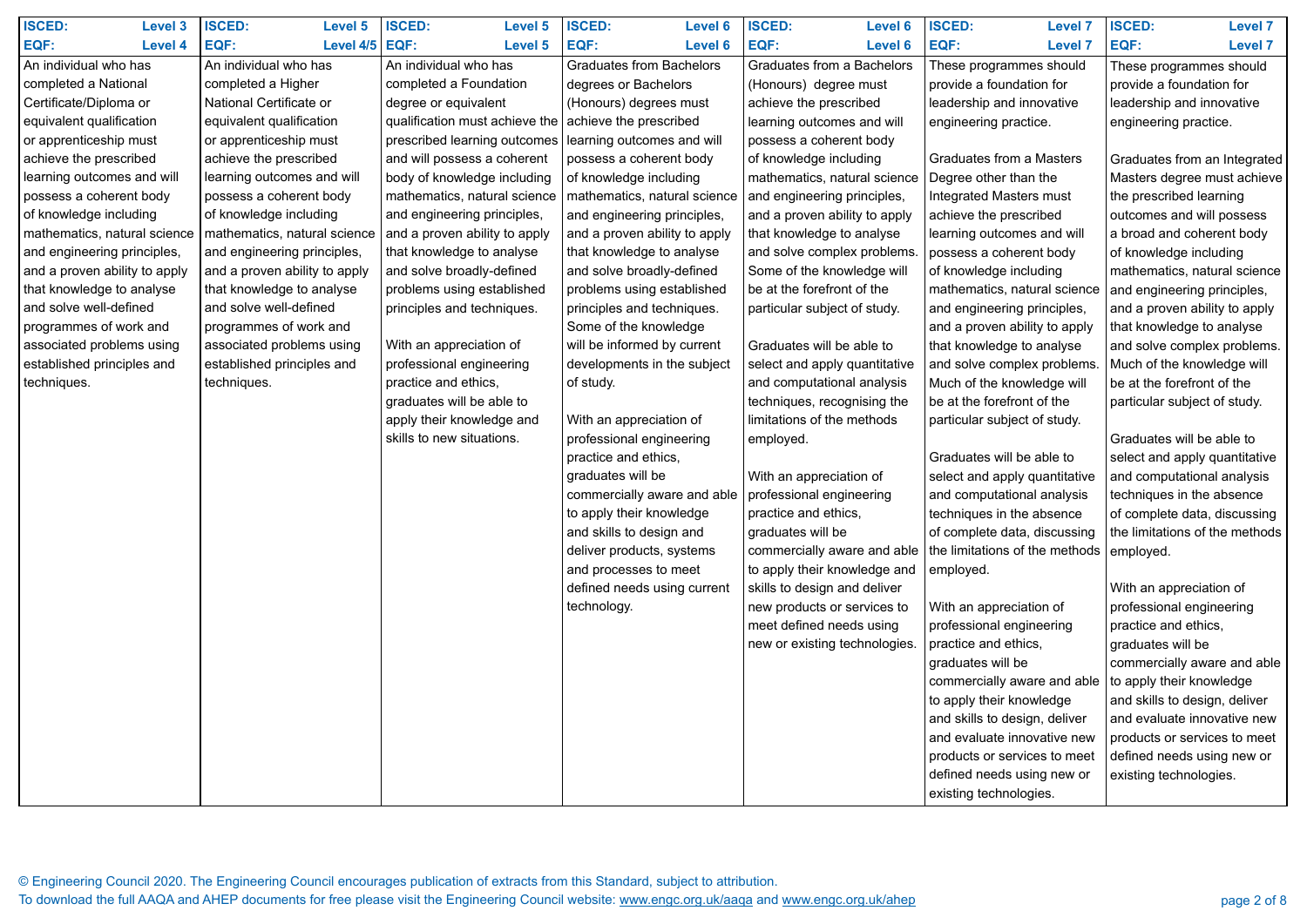© Engineering Council 2020. The Engineering Council encourages publication of extracts from this Standard, subject to attribution.

To download the full AAQA and AHEP documents for free please visit the Engineering Council website: www.engc.org.uk/aaqa and www.engc.org.uk/ahep

## Learning Outcomes – AAQA first edition and AHEP fourth edition

|                                                             | <b>Engineering Technician (EngTech)</b>                                                                                                                                                                 |                                                                                                                                                                                                                                                                                                           |                                                                                                                                                                                                                                                                                                                           | <b>Incorporated Engineer (IEng)</b>                                                                                                                                                                                                                                                                                                                                                     |                                                                                                                                                                                                                                              |                                                                                                                                                                                                                                                                 | <b>Chartered Engineer (CEng)</b>                                                                                                                                                                                                                                                                         |                                                                                                                                                                                                                                                                                                                                                                                                                                       |
|-------------------------------------------------------------|---------------------------------------------------------------------------------------------------------------------------------------------------------------------------------------------------------|-----------------------------------------------------------------------------------------------------------------------------------------------------------------------------------------------------------------------------------------------------------------------------------------------------------|---------------------------------------------------------------------------------------------------------------------------------------------------------------------------------------------------------------------------------------------------------------------------------------------------------------------------|-----------------------------------------------------------------------------------------------------------------------------------------------------------------------------------------------------------------------------------------------------------------------------------------------------------------------------------------------------------------------------------------|----------------------------------------------------------------------------------------------------------------------------------------------------------------------------------------------------------------------------------------------|-----------------------------------------------------------------------------------------------------------------------------------------------------------------------------------------------------------------------------------------------------------------|----------------------------------------------------------------------------------------------------------------------------------------------------------------------------------------------------------------------------------------------------------------------------------------------------------|---------------------------------------------------------------------------------------------------------------------------------------------------------------------------------------------------------------------------------------------------------------------------------------------------------------------------------------------------------------------------------------------------------------------------------------|
| <b>Area of</b><br>learning                                  | <b>National Certificates</b><br>and equivalent<br>qualifications and<br>apprenticeships<br>accredited or<br>approved as fully<br>meeting the academic<br>requirement for<br><b>EngTech registration</b> | <b>Higher National</b><br><b>Certificates</b><br>and equivalent<br>qualifications and<br>apprenticeships<br>accredited or<br>approved as fully<br>meeting the academic<br>requirement for<br><b>EngTech registration</b><br>and partially meeting<br>the academic<br>requirement for IEng<br>registration | <b>Foundation degrees,</b><br><b>Higher National</b><br><b>Diplomas and</b><br>equivalent<br>qualifications and<br>apprenticeships<br>accredited or approved<br>as fully meeting the<br>academic requirement<br>for EngTech<br>registration and<br>partially meeting the<br>academic requirement<br>for IEng registration | <b>Bachelors Top-up</b><br><b>Degrees and</b><br>equivalent<br>qualifications and<br>apprenticeships<br>accredited or<br>approved as meeting<br>the requirement for<br>further learning for<br><b>IEng registration</b>                                                                                                                                                                 | <b>Bachelors degrees</b><br>and Bachelors<br>(Honours) and<br>equivalent<br>qualifications and<br>apprenticeships<br>accredited or<br>approved as fully<br>meeting the academic requirement for IEng<br>requirement for IEng<br>registration | <b>Bachelors</b><br>(Honours) degrees<br>and equivalent<br>qualifications and<br>apprenticeships<br>accredited or<br>approved as fully<br>meeting the academic<br>registration and<br>partially meeting<br>the academic<br>requirement for CEng<br>registration | <b>Masters degrees</b><br>other than the<br><b>Integrated Masters</b><br>and Doctoral<br>programmes and<br>equivalent<br>qualifications and<br>apprenticeships<br>accredited or<br>approved as meeting<br>the requirement for<br>further learning for<br><b>CEng registration</b>                        | Integrated<br><b>Masters degrees</b><br>and equivalent<br>qualifications and<br>apprenticeships<br>accredited or<br>approved as fully<br>meeting the academic<br>requirement for CEng<br>registration                                                                                                                                                                                                                                 |
|                                                             |                                                                                                                                                                                                         | On successful completion of an accredited or approved programme, an individual will be able to:                                                                                                                                                                                                           |                                                                                                                                                                                                                                                                                                                           |                                                                                                                                                                                                                                                                                                                                                                                         |                                                                                                                                                                                                                                              |                                                                                                                                                                                                                                                                 |                                                                                                                                                                                                                                                                                                          |                                                                                                                                                                                                                                                                                                                                                                                                                                       |
| <b>Science and mathematics</b>                              |                                                                                                                                                                                                         |                                                                                                                                                                                                                                                                                                           |                                                                                                                                                                                                                                                                                                                           |                                                                                                                                                                                                                                                                                                                                                                                         |                                                                                                                                                                                                                                              |                                                                                                                                                                                                                                                                 |                                                                                                                                                                                                                                                                                                          |                                                                                                                                                                                                                                                                                                                                                                                                                                       |
|                                                             |                                                                                                                                                                                                         |                                                                                                                                                                                                                                                                                                           |                                                                                                                                                                                                                                                                                                                           | The study of engineering requires a substantial grounding in engineering principles, science and mathematics commensurate with the level of study.                                                                                                                                                                                                                                      |                                                                                                                                                                                                                                              |                                                                                                                                                                                                                                                                 |                                                                                                                                                                                                                                                                                                          |                                                                                                                                                                                                                                                                                                                                                                                                                                       |
| Science,<br>mathematics<br>and<br>engineering<br>principles | natural science and<br>engineering principles<br>to well-defined<br>problems.                                                                                                                           | mathematics, statistics,   mathematics, statistics,   mathematics, statistics,<br>natural science and<br>engineering principles<br>to well-defined<br>problems.                                                                                                                                           | natural science and<br>engineering principles<br>to broadly-defined<br>problems.                                                                                                                                                                                                                                          | T1. Apply knowledge of   H1. Apply knowledge of   F1. Apply knowledge of   B1. Apply knowledge of   B1. Apply knowledge of   C1. Apply knowledge of   M1. Apply a<br>  mathematics, statistics,<br>natural science and<br>engineering principles<br>to broadly-defined<br>problems. Some of<br>the knowledge will be<br>informed by current<br>developments in the<br>subject of study. | mathematics, statistics,   mathematics, statistics,<br>natural science and<br>engineering principles<br>to broadly-defined<br>problems. Some of<br>the knowledge will be<br>informed by current<br>developments in the<br>subject of study.  | natural science<br>and engineering<br>principles to the<br>solution of complex<br>problems. Some of<br>the knowledge will be<br>at the forefront of the<br>particular subject of<br>study.                                                                      | comprehensive<br>knowledge of<br>mathematics, statistics,<br>natural science and<br>engineering principles<br>to the solution of<br>complex problems.<br>will be at the forefront<br>of study and informed<br>by a critical awareness<br>of new developments<br>and the wider context<br>of engineering. | M1. Apply a<br>comprehensive<br>knowledge of<br>mathematics, statistics,<br>natural science and<br>engineering principles<br>to the solution of<br>complex problems.<br>Much of the knowledge   Much of the knowledge  <br>will be at the forefront<br>of the particular subject   of the particular subject  <br>of study and informed<br>by a critical awareness<br>of new developments<br>and the wider context<br>of engineering. |

### Notes on learning outcomes

**1. Well-defined problems** involve several factors, but with few of these exerting conflicting constraints, and can be solved through the standardised application of engineering science.

**2. Broadly-defined problems** involve a variety of factors which may impose conflicting constraints, but can be solved by the application of engineering science and well-proven analysis techniques.

**3. Complex problems** have no obvious solution and may involve wide-ranging or conflicting technical issues and/or user needs that can be addressed through creativity and the resourceful application of engineering science.

**4.** These learning outcomes are threshold standards and should be interpreted in the context of a particular disciplinary or multidisciplinary engineering practice, and the level of study.

**5.** An individual who has completed an approved or accredited programme must meet all of the identified learning outcomes, however student learning hours are likely to vary between the five key areas of learning.

**6.** It is recognised that an approved or accredited programme may develop learning outcome(s) beyond the threshold level, however such additional learning is not prescribed or required for academic accreditation.

**7.** The learning outcomes in this document may be a useful reference point when assessing the knowledge and understanding of an individual who does not hold an accredited degree (for example those individuals following sector specific apprenticeships, in-company training programmes, IPD Schemes, etc.). **8.** The Engineering Council defines security as 'the state of relative freedom from threat or harm caused by deliberate, unwanted, hostile or malicious acts. It operates on a number of levels ranging from national security issues to countering crime'. See the guidance note at: www.engc.org.uk/security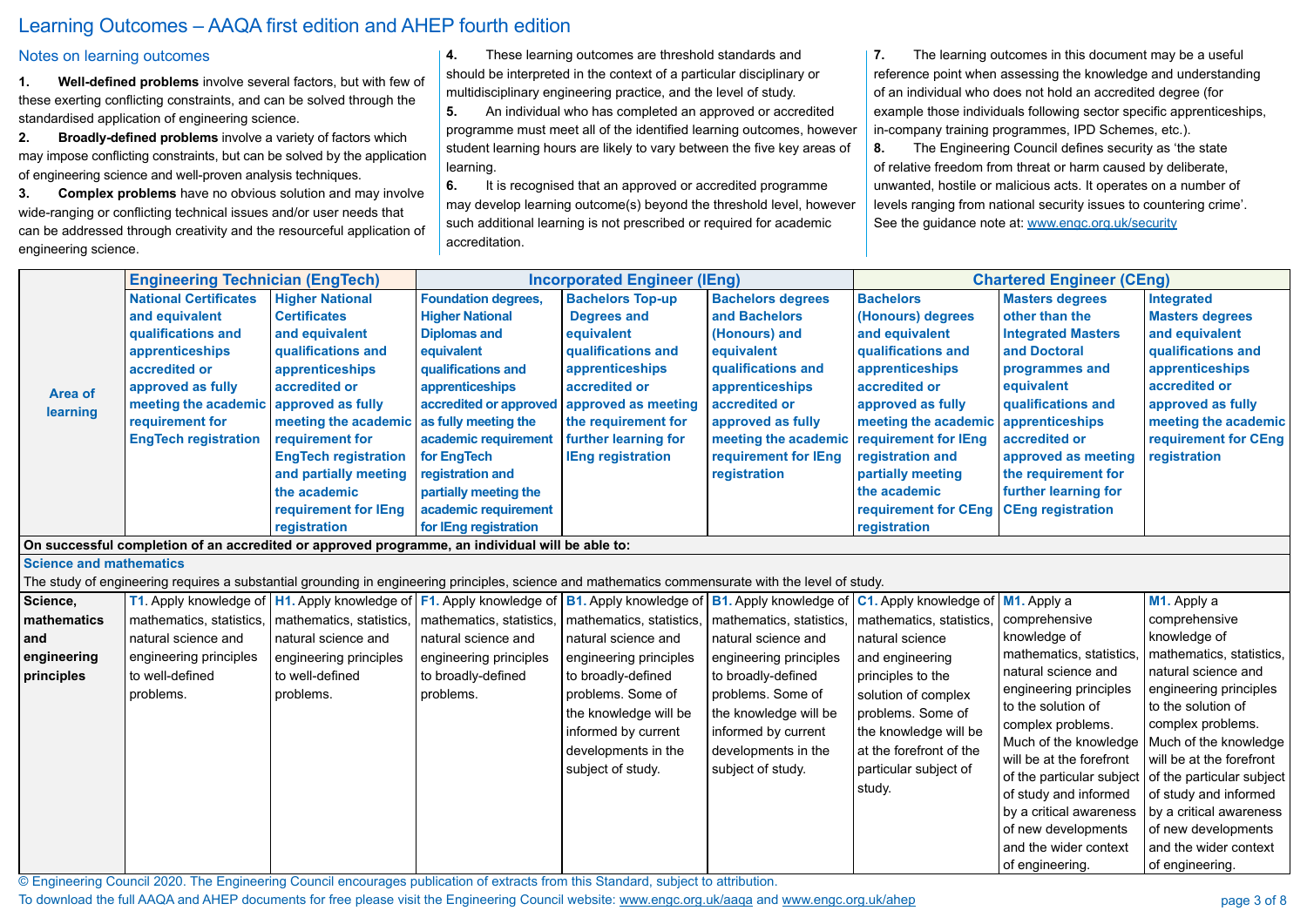| <b>Area of</b>              | <b>National Certificates</b>                                                                                                                                                                                              | <b>Higher National</b>                 | <b>Foundation degrees</b> | <b>Bachelors Top-up</b>     | <b>Bachelors degrees</b>                         | <b>Bachelors (Honours)</b> | <b>Masters degrees</b>   | <b>Integrated Masters</b> |  |  |  |  |  |
|-----------------------------|---------------------------------------------------------------------------------------------------------------------------------------------------------------------------------------------------------------------------|----------------------------------------|---------------------------|-----------------------------|--------------------------------------------------|----------------------------|--------------------------|---------------------------|--|--|--|--|--|
| learning                    | (continued)                                                                                                                                                                                                               | Certificates (continued)   (continued) |                           | (continued)                 | (continued)                                      | (continued)                | (continued)              | (continued)               |  |  |  |  |  |
|                             | On successful completion of an accredited or approved programme, an individual will be able to:                                                                                                                           |                                        |                           |                             |                                                  |                            |                          |                           |  |  |  |  |  |
| <b>Engineering analysis</b> |                                                                                                                                                                                                                           |                                        |                           |                             |                                                  |                            |                          |                           |  |  |  |  |  |
|                             | Engineering analysis involves the application of engineering concepts and tools to analyse, model and solve problems. At higher levels of study engineers will work with information that may be uncertain or incomplete. |                                        |                           |                             |                                                  |                            |                          |                           |  |  |  |  |  |
| <b>Problem</b>              | <b>T2. Analyse well-</b>                                                                                                                                                                                                  | H2. Analyse well-                      | F2. Analyse broadly-      | <b>B2.</b> Analyse broadly- | <b>B2.</b> Analyse broadly-                      | <b>C2.</b> Analyse complex | M2. Formulate and        | <b>M2.</b> Formulate and  |  |  |  |  |  |
| analysis                    | defined problems                                                                                                                                                                                                          | defined problems                       | defined problems          | defined problems            | defined problems                                 | problems to reach          | analyse complex          | analyse complex           |  |  |  |  |  |
|                             | reaching substantiated                                                                                                                                                                                                    | reaching substantiated                 | reaching substantiated    | reaching substantiated      | reaching substantiated                           | substantiated              | problems to reach        | problems to reach         |  |  |  |  |  |
|                             | conclusions.                                                                                                                                                                                                              | conclusions.                           | conclusions.              | conclusions using           | conclusions using                                | conclusions using          | substantiated            | substantiated             |  |  |  |  |  |
|                             |                                                                                                                                                                                                                           |                                        |                           | first principles of         | first principles of                              | first principles of        | conclusions. This will   | conclusions. This will    |  |  |  |  |  |
|                             |                                                                                                                                                                                                                           |                                        |                           | mathematics, statistics     | mathematics, statistics,                         | mathematics, statistics    | involve evaluating       | involve evaluating        |  |  |  |  |  |
|                             |                                                                                                                                                                                                                           |                                        |                           | natural science and         | natural science and                              | natural science and        | available data using     | available data using      |  |  |  |  |  |
|                             |                                                                                                                                                                                                                           |                                        |                           | engineering principles.     | engineering principles.                          | engineering principles.    | first principles of      | first principles of       |  |  |  |  |  |
|                             |                                                                                                                                                                                                                           |                                        |                           |                             |                                                  |                            | mathematics, statistics, | mathematics, statistics,  |  |  |  |  |  |
|                             |                                                                                                                                                                                                                           |                                        |                           |                             |                                                  |                            | natural science and      | natural science and       |  |  |  |  |  |
|                             |                                                                                                                                                                                                                           |                                        |                           |                             |                                                  |                            | engineering principles,  | engineering principles,   |  |  |  |  |  |
|                             |                                                                                                                                                                                                                           |                                        |                           |                             |                                                  |                            | and using engineering    | and using engineering     |  |  |  |  |  |
|                             |                                                                                                                                                                                                                           |                                        |                           |                             |                                                  |                            | judgment to work         | judgment to work          |  |  |  |  |  |
|                             |                                                                                                                                                                                                                           |                                        |                           |                             |                                                  |                            | with information that    | with information that     |  |  |  |  |  |
|                             |                                                                                                                                                                                                                           |                                        |                           |                             |                                                  |                            | may be uncertain or      | may be uncertain or       |  |  |  |  |  |
|                             |                                                                                                                                                                                                                           |                                        |                           |                             |                                                  |                            | incomplete, discussing   | incomplete, discussing    |  |  |  |  |  |
|                             |                                                                                                                                                                                                                           |                                        |                           |                             |                                                  |                            | the limitations of the   | the limitations of the    |  |  |  |  |  |
|                             |                                                                                                                                                                                                                           |                                        |                           |                             |                                                  |                            | techniques employed.     | techniques employed.      |  |  |  |  |  |
| <b>Analytical tools</b>     | <b>T3.</b> Use appropriate                                                                                                                                                                                                | H3. Use appropriate                    | F3. Use appropriate       | <b>B3.</b> Select and       | <b>B3.</b> Select and                            | C3. Select and             | M3. Select and           | M3. Select and            |  |  |  |  |  |
| and techniques              | computational and                                                                                                                                                                                                         | computational and                      | computational and         | apply appropriate           | apply appropriate                                | apply appropriate          | apply appropriate        | apply appropriate         |  |  |  |  |  |
|                             | analytical techniques                                                                                                                                                                                                     | analytical techniques                  | analytical techniques to  | computational and           | computational and                                | computational and          | computational and        | computational and         |  |  |  |  |  |
|                             | to solve well-defined                                                                                                                                                                                                     | to solve well-defined                  | model broadly-defined     | analytical techniques to    | analytical techniques to   analytical techniques |                            | analytical techniques    | analytical techniques     |  |  |  |  |  |
|                             | problems.                                                                                                                                                                                                                 | problems recognising                   | problems.                 | model broadly-defined       | model broadly-defined                            | to model complex           | to model complex         | to model complex          |  |  |  |  |  |
|                             |                                                                                                                                                                                                                           | the limitations of the                 |                           | problems, recognising       | problems, recognising                            | problems, recognising      | problems, discussing     | problems, discussing      |  |  |  |  |  |
|                             |                                                                                                                                                                                                                           | techniques employed.                   |                           | the limitations of the      | the limitations of the                           | the limitations of the     | the limitations of the   | the limitations of the    |  |  |  |  |  |
|                             |                                                                                                                                                                                                                           |                                        |                           | techniques employed.        | techniques employed.                             | techniques employed.       | techniques employed.     | techniques employed.      |  |  |  |  |  |
| <b>Technical</b>            | <b>F4.</b> Select and use                                                                                                                                                                                                 | H4. Select and use                     | <b>F4.</b> Select and use | <b>B4.</b> Select and       | <b>B4.</b> Select and                            | C4. Select and             | M4. Select and           | M4. Select and            |  |  |  |  |  |
| literature                  | technical literature                                                                                                                                                                                                      | technical literature                   | technical literature      | evaluate technical          | evaluate technical                               | evaluate technical         | critically evaluate      | critically evaluate       |  |  |  |  |  |
|                             | and other sources of                                                                                                                                                                                                      | and other sources of                   | and other sources of      | literature and other        | literature and other                             | literature and other       | technical literature     | technical literature      |  |  |  |  |  |
|                             | information to address                                                                                                                                                                                                    | information to address                 | information to address    | sources of information      | sources of information                           | sources of information     | and other sources of     | and other sources of      |  |  |  |  |  |
|                             | well-defined problems.                                                                                                                                                                                                    | well-defined problems.                 | broadly-defined           | to address broadly-         | to address broadly-                              | to address complex         | information to solve     | information to solve      |  |  |  |  |  |
|                             |                                                                                                                                                                                                                           |                                        | problems.                 | defined problems.           | defined problems.                                | problems.                  | complex problems.        | complex problems.         |  |  |  |  |  |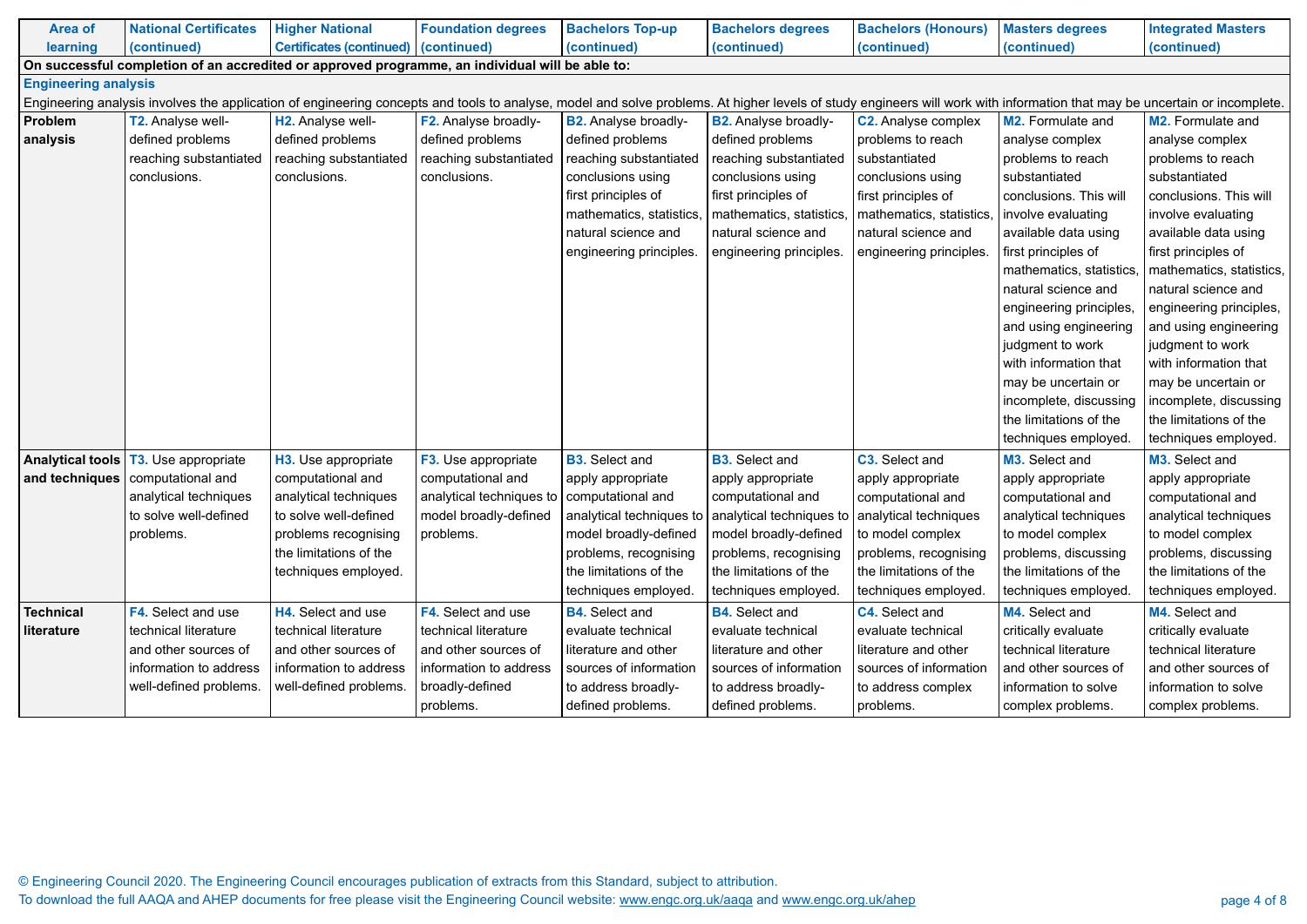| <b>Area of</b> | <b>National Certificates</b>                                                                                                                                                                                            | <b>Higher National</b>                 | <b>Foundation degrees</b>   | <b>Bachelors Top-up</b>        | <b>Bachelors degrees</b>                                                             | <b>Bachelors (Honours)</b>                      | <b>Masters degrees</b>      | <b>Integrated Masters</b>   |  |  |  |  |  |
|----------------|-------------------------------------------------------------------------------------------------------------------------------------------------------------------------------------------------------------------------|----------------------------------------|-----------------------------|--------------------------------|--------------------------------------------------------------------------------------|-------------------------------------------------|-----------------------------|-----------------------------|--|--|--|--|--|
| learning       | (continued)                                                                                                                                                                                                             | Certificates (continued)   (continued) |                             | (continued)                    | (continued)                                                                          | (continued)                                     | (continued)                 | (continued)                 |  |  |  |  |  |
|                | On successful completion of an accredited or approved programme, an individual will be able to:                                                                                                                         |                                        |                             |                                |                                                                                      |                                                 |                             |                             |  |  |  |  |  |
|                | <b>Design and innovation</b>                                                                                                                                                                                            |                                        |                             |                                |                                                                                      |                                                 |                             |                             |  |  |  |  |  |
|                | Design is the creation and development of an economically viable product, process or system to meet a defined need. It involves significant technical and intellectual challenges commensurate with the level of study. |                                        |                             |                                |                                                                                      |                                                 |                             |                             |  |  |  |  |  |
| <b>Design</b>  | <b>T5.</b> Contribute to                                                                                                                                                                                                | <b>H5.</b> Design solutions            | <b>F5.</b> Design solutions | <b>B5.</b> Design solutions    | <b>B5.</b> Design solutions                                                          | <b>C5.</b> Design solutions                     | <b>M5.</b> Design solutions | <b>M5.</b> Design solutions |  |  |  |  |  |
|                | design solutions for                                                                                                                                                                                                    | for well-defined                       | for broadly-defined         | for broadly-defined            | for broadly-defined                                                                  | for complex                                     | for complex problems        | for complex problems        |  |  |  |  |  |
|                | well-defined technical                                                                                                                                                                                                  | technical problems                     | problems that meet          | problems that meet             | problems that meet                                                                   | problems that meet                              | that evidence some          | that evidence some          |  |  |  |  |  |
|                | problems and assist                                                                                                                                                                                                     | and assist with the                    | a combination of            | a combination of               | a combination of                                                                     | a combination of                                | originality and meet        | originality and meet        |  |  |  |  |  |
|                | with the design of                                                                                                                                                                                                      | design of systems,                     | user, business and          | societal, user, business       | societal, user, business                                                             | societal, user, business   a combination of     |                             | a combination of            |  |  |  |  |  |
|                | systems, components                                                                                                                                                                                                     | components or                          | customer needs as           | and customer needs as          | and customer needs as                                                                | and customer needs as                           | societal, user, business    | societal, user, business    |  |  |  |  |  |
|                | or processes to meet                                                                                                                                                                                                    | processes to meet                      | appropriate. This will      | appropriate. This will         | appropriate. This will                                                               | appropriate. This will                          | and customer needs as       | and customer needs as       |  |  |  |  |  |
|                | business, customer                                                                                                                                                                                                      | business, customer                     | involve consideration       | involve consideration          | involve consideration                                                                | involve consideration                           | appropriate. This will      | appropriate. This will      |  |  |  |  |  |
|                | or user needs as                                                                                                                                                                                                        | l or user needs as                     | of applicable               | of applicable health           | of applicable health                                                                 | of applicable health                            | involve consideration       | involve consideration       |  |  |  |  |  |
|                | appropriate. This will                                                                                                                                                                                                  | appropriate. This will                 | health and safety,          | and safety, diversity,         | and safety, diversity,                                                               | and safety, diversity,                          | of applicable health        | of applicable health        |  |  |  |  |  |
|                | involve consideration                                                                                                                                                                                                   | involve consideration                  | diversity, inclusion,       | inclusion, cultural,           | inclusion, cultural,                                                                 | inclusion, cultural,                            | and safety, diversity,      | and safety, diversity,      |  |  |  |  |  |
|                | of applicable                                                                                                                                                                                                           | of applicable                          | cultural, societal and      | societal, environmental        | societal, environmental                                                              | societal, environmenta                          | inclusion, cultural,        | inclusion, cultural,        |  |  |  |  |  |
|                | health and safety,                                                                                                                                                                                                      | health and safety,                     | environmental matters       | and commercial                 | and commercial                                                                       | and commercial                                  | societal, environmental     | societal, environmental     |  |  |  |  |  |
|                | diversity, inclusion,                                                                                                                                                                                                   | diversity, inclusion,                  | codes of practice and       | matters, codes of              | matters, codes of                                                                    | matters, codes of                               | and commercial              | and commercial              |  |  |  |  |  |
|                | cultural, societal and                                                                                                                                                                                                  | cultural, societal and                 | industry standards.         | practice and industry          | practice and industry                                                                | practice and industry                           | matters, codes of           | matters, codes of           |  |  |  |  |  |
|                | environmental matters,                                                                                                                                                                                                  | environmental matters,                 |                             | standards.                     | standards.                                                                           | standards.                                      | practice and industry       | practice and industry       |  |  |  |  |  |
|                | codes of practice and                                                                                                                                                                                                   | codes of practice and                  |                             |                                |                                                                                      |                                                 | standards.                  | standards.                  |  |  |  |  |  |
|                | industry standards.                                                                                                                                                                                                     | industry standards.                    |                             |                                |                                                                                      |                                                 |                             |                             |  |  |  |  |  |
| Integrated/    | T6. Apply a systematic                                                                                                                                                                                                  | H6. Apply a systematic                 | F6. Apply a systematic      | <b>B6.</b> Apply an integrated |                                                                                      | B6. Apply an integrated C6. Apply an integrated |                             | M6. Apply an                |  |  |  |  |  |
| systems        | approach to the                                                                                                                                                                                                         | approach to the                        | approach to the             |                                | or systems approach to $\vert$ or systems approach to $\vert$ or systems approach to |                                                 | Learning outcome            | integrated or systems       |  |  |  |  |  |
| approach       | solution of well-defined                                                                                                                                                                                                | solution of well-defined               | solution of broadly-        | the solution of broadly-       | the solution of broadly-                                                             | the solution of complex                         | achieved at previous        | approach to the             |  |  |  |  |  |
|                | problems.                                                                                                                                                                                                               | problems.                              | defined problems.           | defined problems.              | defined problems.                                                                    | problems.                                       | level of study              | solution of complex         |  |  |  |  |  |
|                |                                                                                                                                                                                                                         |                                        |                             |                                |                                                                                      |                                                 |                             | problems.                   |  |  |  |  |  |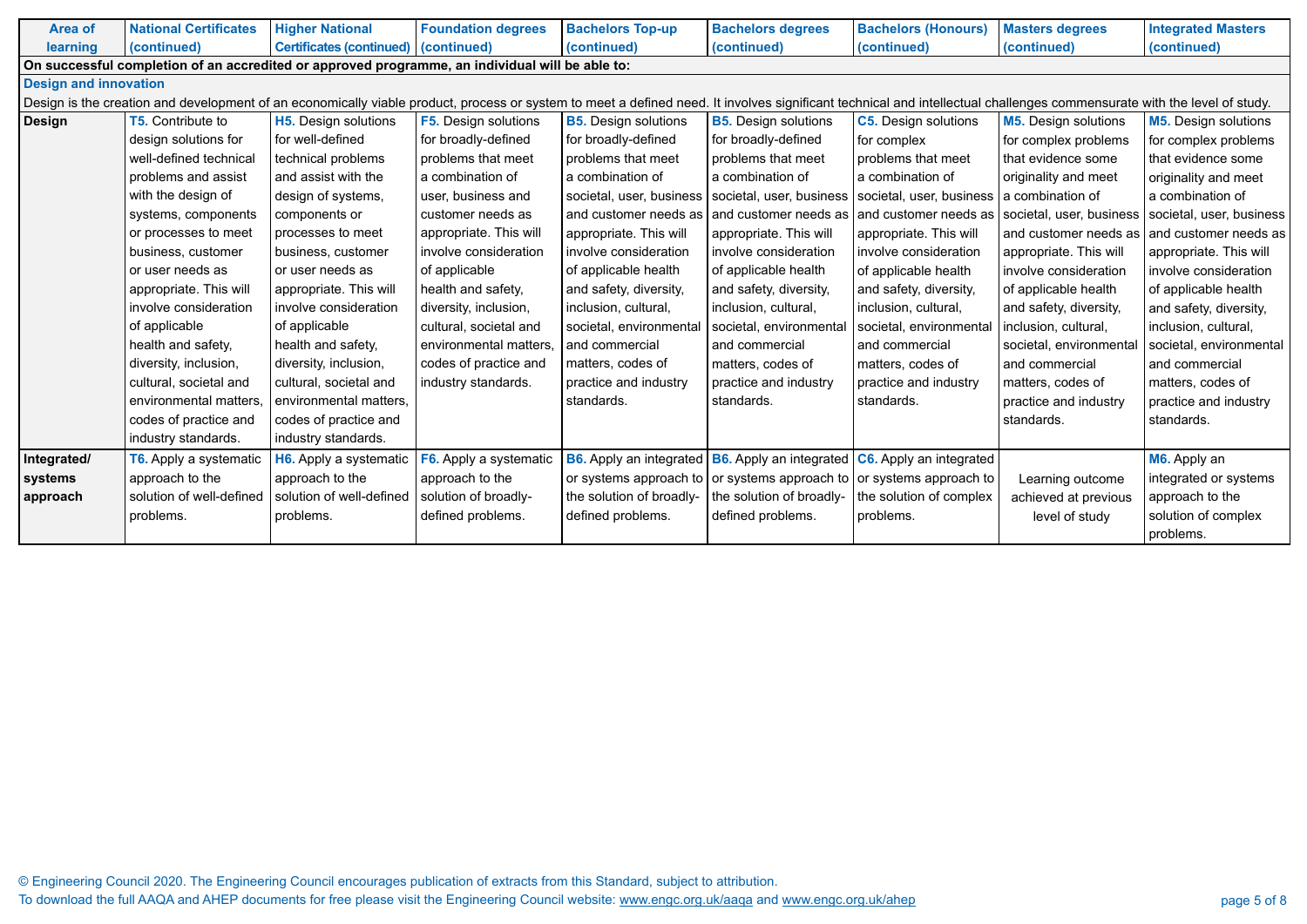© Engineering Council 2020. The Engineering Council encourages publication of extracts from this Standard, subject to attribution. To download the full AAQA and AHEP documents for free please visit the Engineering Council website: www.engc.org.uk/aaqa and www.engc.org.uk/ahep

#### d help ensure that the benefits of innovation and

| <b>Area of</b>                                                                                  | <b>National Certificates</b>                   | <b>Higher National</b>                         | <b>Foundation degrees</b>     | <b>Bachelors Top-up</b>                     | <b>Bachelors degrees</b>                                                                                                                                                 | <b>Bachelors (Honours)</b> |  |  |  |  |  |  |
|-------------------------------------------------------------------------------------------------|------------------------------------------------|------------------------------------------------|-------------------------------|---------------------------------------------|--------------------------------------------------------------------------------------------------------------------------------------------------------------------------|----------------------------|--|--|--|--|--|--|
| learning                                                                                        | (continued)                                    | Certificates (continued)   (continued)         |                               | (continued)                                 | (continued)                                                                                                                                                              | (continued)                |  |  |  |  |  |  |
| On successful completion of an accredited or approved programme, an individual will be able to: |                                                |                                                |                               |                                             |                                                                                                                                                                          |                            |  |  |  |  |  |  |
| The engineer and society                                                                        |                                                |                                                |                               |                                             |                                                                                                                                                                          |                            |  |  |  |  |  |  |
|                                                                                                 |                                                |                                                |                               |                                             | Engineering activity can have a significant societal impact and Engineers must operate in a responsible and ethical manner, recognise the importance of diversity, and I |                            |  |  |  |  |  |  |
|                                                                                                 |                                                |                                                |                               |                                             | progress are shared equitably and do not compromise the natural environment or deplete natural resources to the detriment of future generations.                         |                            |  |  |  |  |  |  |
| <b>Sustainability</b>                                                                           | <b>T7.</b> Evaluate the                        | H7. Evaluate the                               | <b>F7.</b> Evaluate the       |                                             | <b>B7.</b> Evaluate the                                                                                                                                                  | <b>C7.</b> Evaluate the    |  |  |  |  |  |  |
|                                                                                                 | environmental and                              | environmental and                              | environmental and             |                                             | environmental and                                                                                                                                                        | environmental and          |  |  |  |  |  |  |
|                                                                                                 | societal impact of                             | societal impact of                             | societal impact of            |                                             | societal impact of                                                                                                                                                       | societal impact of         |  |  |  |  |  |  |
|                                                                                                 | solutions to well-                             | solutions to well-                             | solutions to broadly-         | Learning outcome                            | solutions to broadly-                                                                                                                                                    | solutions to complex       |  |  |  |  |  |  |
|                                                                                                 | defined problems.                              | defined problems.                              | defined problems.             | achieved at previous                        | defined problems.                                                                                                                                                        | problems and minimise      |  |  |  |  |  |  |
|                                                                                                 |                                                |                                                |                               | level of study                              |                                                                                                                                                                          | adverse impacts.           |  |  |  |  |  |  |
|                                                                                                 |                                                |                                                |                               |                                             |                                                                                                                                                                          |                            |  |  |  |  |  |  |
|                                                                                                 |                                                |                                                |                               |                                             |                                                                                                                                                                          |                            |  |  |  |  |  |  |
|                                                                                                 |                                                |                                                |                               |                                             |                                                                                                                                                                          |                            |  |  |  |  |  |  |
| <b>Ethics</b>                                                                                   | <b>T8.</b> Apply ethical                       | H8. Apply ethical                              | F8. Identify ethical          | <b>B8.</b> Identify and                     | <b>B8.</b> Identify and                                                                                                                                                  | <b>C8.</b> Identify and    |  |  |  |  |  |  |
|                                                                                                 | principles and                                 | principles and                                 | concerns and make             | analyse ethical                             | analyse ethical                                                                                                                                                          | analyse ethical            |  |  |  |  |  |  |
|                                                                                                 | recognise the need for                         | recognise the need for                         | reasoned ethical              | concerns and make                           | concerns and make                                                                                                                                                        | concerns and make          |  |  |  |  |  |  |
|                                                                                                 | engineers to exercise                          | engineers to exercise                          | choices informed by           | reasoned ethical                            | reasoned ethical                                                                                                                                                         | reasoned ethical           |  |  |  |  |  |  |
|                                                                                                 | their responsibilities in                      | their responsibilities in                      | professional codes of         | choices informed by                         | choices informed by                                                                                                                                                      | choices informed by        |  |  |  |  |  |  |
|                                                                                                 | an ethical manner and                          | an ethical manner and                          | conduct.                      | professional codes of                       | professional codes of                                                                                                                                                    | professional codes of      |  |  |  |  |  |  |
|                                                                                                 | in line with professional<br>codes of conduct. | in line with professional<br>codes of conduct. |                               | conduct.                                    | conduct.                                                                                                                                                                 | conduct.                   |  |  |  |  |  |  |
| <b>Risk</b>                                                                                     | T9. Identify, evaluate                         | H9. Identify, evaluate                         | <b>F9.</b> Identify, evaluate | <b>B9.</b> Use a risk                       | <b>B9.</b> Use a risk                                                                                                                                                    | <b>C9.</b> Use a risk      |  |  |  |  |  |  |
|                                                                                                 | and mitigate risks (the                        | and mitigate risks (the                        | and mitigate risks (the       |                                             |                                                                                                                                                                          | management process         |  |  |  |  |  |  |
|                                                                                                 | effects of uncertainty)                        | effects of uncertainty)                        | effects of uncertainty)       | management process<br>to identify, evaluate | management process<br>to identify, evaluate                                                                                                                              | to identify, evaluate      |  |  |  |  |  |  |
|                                                                                                 | specific to their field of                     | associated with a                              | associated with a             | and mitigate risks (the                     | and mitigate risks (the                                                                                                                                                  | and mitigate risks (the    |  |  |  |  |  |  |
|                                                                                                 | activity.                                      | well-defined project or                        | particular project or         | effects of uncertainty)                     | effects of uncertainty)                                                                                                                                                  | effects of uncertainty)    |  |  |  |  |  |  |
|                                                                                                 |                                                | activity.                                      | activity.                     | associated with a                           | associated with a                                                                                                                                                        | associated with a          |  |  |  |  |  |  |
|                                                                                                 |                                                |                                                |                               | particular project or                       | particular project or                                                                                                                                                    | particular project or      |  |  |  |  |  |  |
|                                                                                                 |                                                |                                                |                               | activity.                                   | activity.                                                                                                                                                                | activity.                  |  |  |  |  |  |  |
| <b>Security</b>                                                                                 | T10. Adopt a holistic                          | H <sub>10</sub> . Adopt a holistic             | F10. Adopt a holistic         |                                             | <b>B10.</b> Adopt a holistic                                                                                                                                             | C10. Adopt a holistic      |  |  |  |  |  |  |
|                                                                                                 | and proportionate                              | and proportionate                              | and proportionate             | Learning outcome                            | and proportionate                                                                                                                                                        | and proportionate          |  |  |  |  |  |  |
|                                                                                                 | approach to the                                | approach to the                                | approach to the               | achieved at previous                        | approach to the                                                                                                                                                          | approach to the            |  |  |  |  |  |  |
|                                                                                                 | mitigation of security                         | mitigation of security                         | mitigation of security        | level of study                              | mitigation of security                                                                                                                                                   | mitigation of security     |  |  |  |  |  |  |
|                                                                                                 | risks.                                         | risks.                                         | risks.                        |                                             | risks.                                                                                                                                                                   | risks.                     |  |  |  |  |  |  |
| Equality,                                                                                       | T11. Recognise the                             | H11. Recognise the                             | F11. Recognise                |                                             | <b>B11. Recognise</b>                                                                                                                                                    | C11. Adopt an              |  |  |  |  |  |  |
| diversity and                                                                                   | importance of equality,                        | importance of equality,                        | the responsibilities,         |                                             | the responsibilities,                                                                                                                                                    | inclusive approach to      |  |  |  |  |  |  |
| inclusion                                                                                       | diversity and inclusion                        | diversity and inclusion                        | benefits and                  |                                             | benefits and                                                                                                                                                             | engineering practice       |  |  |  |  |  |  |
|                                                                                                 | in the workplace.                              | in the workplace.                              | importance of                 | Learning outcome                            | importance of                                                                                                                                                            | and recognise the          |  |  |  |  |  |  |
|                                                                                                 |                                                |                                                | supporting equality,          | achieved at previous                        | supporting equality,                                                                                                                                                     | responsibilities,          |  |  |  |  |  |  |
|                                                                                                 |                                                |                                                | diversity and inclusion.      | level of study                              | diversity and inclusion.                                                                                                                                                 | benefits and               |  |  |  |  |  |  |
|                                                                                                 |                                                |                                                |                               |                                             |                                                                                                                                                                          | importance of              |  |  |  |  |  |  |
|                                                                                                 |                                                |                                                |                               |                                             |                                                                                                                                                                          | supporting equality,       |  |  |  |  |  |  |
|                                                                                                 |                                                |                                                |                               |                                             |                                                                                                                                                                          | diversity and inclusion.   |  |  |  |  |  |  |

|   | <b>M7.</b> Evaluate the  | <b>M7.</b> Evaluate the      |
|---|--------------------------|------------------------------|
|   | environmental and        | environmental and            |
|   | societal impact of       | societal impact of           |
|   | solutions to complex     | solutions to complex         |
| e | problems (to include     | problems (to include         |
|   | the entire life-cycle of | the entire life-cycle of     |
|   | a product or process)    | a product or process)        |
|   | and minimise adverse     | and minimise adverse         |
|   | impacts.                 | impacts.                     |
|   |                          | M8. Identify and             |
|   |                          | analyse ethical              |
|   |                          | concerns and make            |
|   | Learning outcome         | reasoned ethical             |
|   | achieved at previous     | choices informed by          |
|   | level of study           | professional codes of        |
|   |                          | conduct.                     |
|   |                          |                              |
|   |                          | M9. Use a risk               |
|   |                          | management process           |
|   |                          | to identify, evaluate        |
|   | Learning outcome         | and mitigate risks (the      |
|   | achieved at previous     | effects of uncertainty)      |
|   | level of study           | associated with a            |
|   |                          | particular project or        |
|   |                          | activity.                    |
|   |                          | <b>M10.</b> Adopt a holistic |
|   | Learning outcome         | and proportionate            |
|   | achieved at previous     | approach to the              |
|   | level of study           | mitigation of security       |
|   |                          | risks.                       |
|   |                          | M11. Adopt an                |
|   |                          | inclusive approach to        |
|   |                          | engineering practice         |
|   | Learning outcome         | and recognise the            |
|   | achieved at previous     | responsibilities,            |
|   | level of study           | benefits and                 |
|   |                          | importance of                |
|   |                          | supporting equality,         |
|   |                          | diversity and inclusion.     |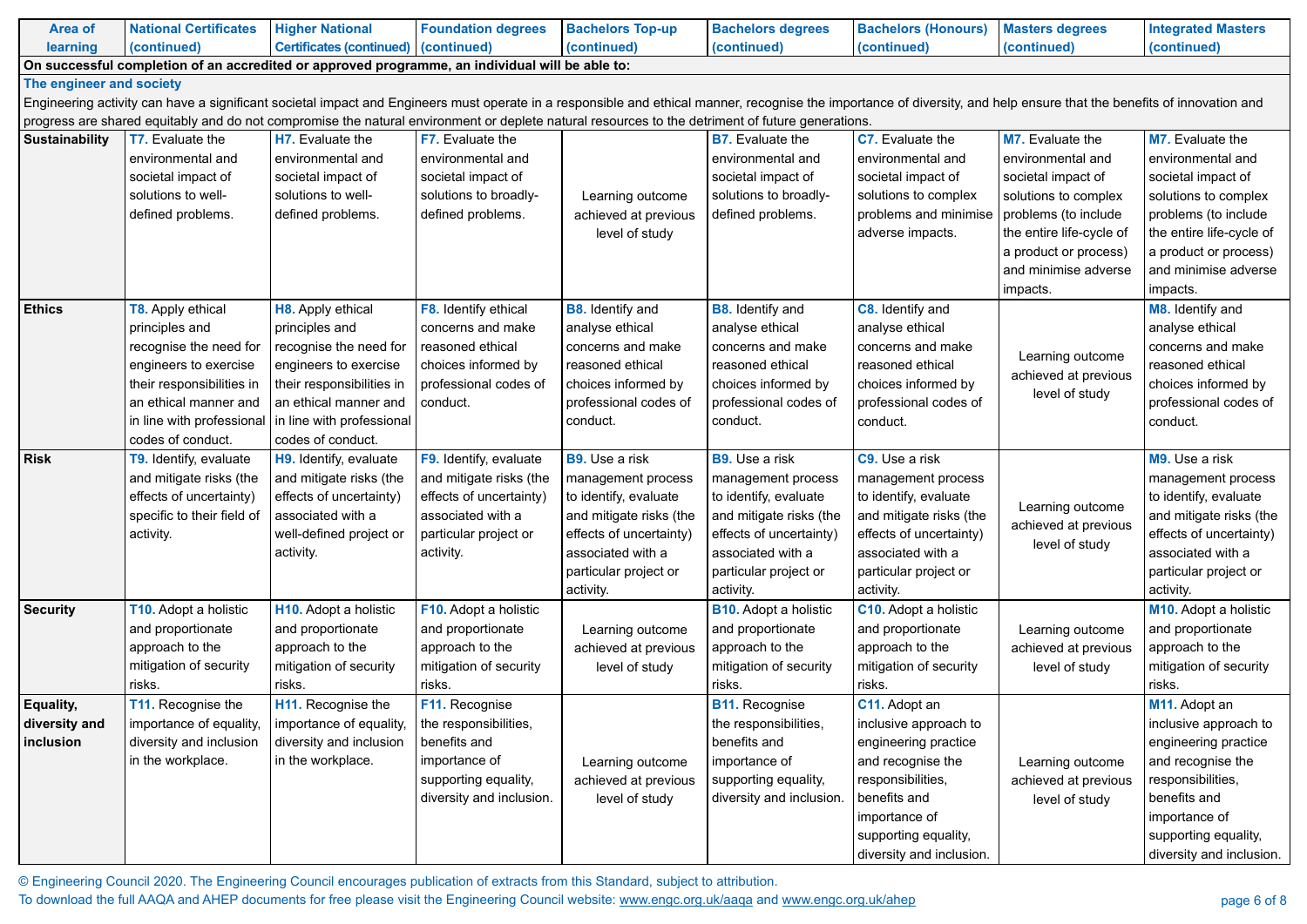© Engineering Council 2020. The Engineering Council encourages publication of extracts from this Standard, subject to attribution. To download the full AAQA and AHEP documents for free please visit the Engineering Council website: www.engc.org.uk/aaqa and www.engc.org.uk/ahep

| <b>Area of</b>                                                                                                                                                                                                    | <b>National Certificates</b> | <b>Higher National</b>                 | <b>Foundation degrees</b> | <b>Bachelors Top-up</b>     | <b>Bachelors degrees</b>     | <b>Bachelors (Honours)</b> | <b>Masters degrees</b>     | <b>Integrated Masters</b>   |  |  |  |
|-------------------------------------------------------------------------------------------------------------------------------------------------------------------------------------------------------------------|------------------------------|----------------------------------------|---------------------------|-----------------------------|------------------------------|----------------------------|----------------------------|-----------------------------|--|--|--|
| learning                                                                                                                                                                                                          | (continued)                  | Certificates (continued)   (continued) |                           | (continued)                 | (continued)                  | (continued)                | (continued)                | (continued)                 |  |  |  |
| On successful completion of an accredited or approved programme, an individual will be able to:                                                                                                                   |                              |                                        |                           |                             |                              |                            |                            |                             |  |  |  |
| <b>Engineering practice</b>                                                                                                                                                                                       |                              |                                        |                           |                             |                              |                            |                            |                             |  |  |  |
| The practical application of engineering concepts and tools, engineering and project management, teamwork and communication skills. Engineers also require a sound grasp of the commercial context of their work, |                              |                                        |                           |                             |                              |                            |                            |                             |  |  |  |
| specifically the ways an organisation creates, delivers and captures value in economic, social, cultural or other contexts.                                                                                       |                              |                                        |                           |                             |                              |                            |                            |                             |  |  |  |
| <b>Practical and</b>                                                                                                                                                                                              | <b>T12.</b> Use practical    | <b>H12.</b> Use practical              | F12. Use practical        |                             | <b>B12.</b> Use practical    | C12. Use practical         |                            | M12. Use practical          |  |  |  |
| workshop                                                                                                                                                                                                          | laboratory and               | laboratory and                         | laboratory and            | Learning outcome            | laboratory and               | laboratory and             | Learning outcome           | laboratory and              |  |  |  |
| <b>skills</b>                                                                                                                                                                                                     | workshop skills to           | workshop skills to                     | workshop skills to        | achieved at previous        | workshop skills to           | workshop skills to         | achieved at previous       | workshop skills to          |  |  |  |
|                                                                                                                                                                                                                   | investigate well-defined     | investigate well-defined               | investigate broadly-      | level of study              | investigate broadly-         | investigate complex        | level of study             | investigate complex         |  |  |  |
|                                                                                                                                                                                                                   | problems.                    | problems.                              | defined problems.         |                             | defined problems.            | problems.                  |                            | problems.                   |  |  |  |
| Materials,                                                                                                                                                                                                        | <b>T13. Select and apply</b> | H13. Select and apply                  | F13. Select and apply     |                             | <b>B13.</b> Select and apply | C13. Select and apply      |                            | M13. Select and apply       |  |  |  |
| equipment,                                                                                                                                                                                                        | appropriate materials,       | appropriate materials,                 | appropriate materials,    |                             | appropriate materials,       | appropriate materials,     |                            | appropriate materials,      |  |  |  |
| technologies                                                                                                                                                                                                      | equipment, engineering       | equipment, engineering                 | equipment, engineering    | Learning outcome            | equipment, engineering       | equipment, engineering     | Learning outcome           | equipment, engineering      |  |  |  |
| and processes                                                                                                                                                                                                     | technologies and             | technologies and                       | technologies and          | achieved at previous        | technologies and             | technologies and           | achieved at previous       | technologies and            |  |  |  |
|                                                                                                                                                                                                                   | processes to plan and        | processes to plan and                  | processes.                | level of study              | processes.                   | processes, recognising     | level of study             | processes, recognising      |  |  |  |
|                                                                                                                                                                                                                   | undertake well-defined       | undertake well-defined                 |                           |                             |                              | their limitations.         |                            | their limitations.          |  |  |  |
|                                                                                                                                                                                                                   | programmes of work.          | programmes of work.                    |                           |                             |                              |                            |                            |                             |  |  |  |
| Quality                                                                                                                                                                                                           | <b>T14. Recognise</b>        | H14. Recognise                         | F14. Recognise            |                             | <b>B14. Recognise</b>        | <b>C14.</b> Discuss the    |                            | M14. Discuss                |  |  |  |
| management                                                                                                                                                                                                        | the need for quality         | the need for quality                   | the need for quality      |                             | the need for quality         | role of quality            |                            | the role of quality         |  |  |  |
|                                                                                                                                                                                                                   | management systems           | management systems                     | management systems        | Learning outcome            | management systems           | management systems         | Learning outcome           | management systems          |  |  |  |
|                                                                                                                                                                                                                   | and continuous               | and continuous                         | and continuous            | achieved at previous        | and continuous               | and continuous             | achieved at previous       | and continuous              |  |  |  |
|                                                                                                                                                                                                                   | improvement in the           | improvement in the                     | improvement in the        | level of study              | improvement in the           | improvement in the         | level of study             | improvement in the          |  |  |  |
|                                                                                                                                                                                                                   | context of well-defined      | context of well-defined                | context of broadly-       |                             | context of broadly-          | context of complex         |                            | context of complex          |  |  |  |
|                                                                                                                                                                                                                   | problems.                    | problems.                              | defined problems.         |                             | defined problems.            | problems.                  |                            | problems.                   |  |  |  |
| <b>Engineering</b>                                                                                                                                                                                                | <b>T15. Demonstrate</b>      | H15. Apply knowledge                   | F15. Apply knowledge      | <b>B15.</b> Apply knowledge | <b>B15. Apply knowledge</b>  | C15. Apply knowledge       |                            | <b>M15. Apply knowledge</b> |  |  |  |
| and project                                                                                                                                                                                                       | awareness of                 | of engineering                         | of engineering            | of engineering              | of engineering               | of engineering             |                            | of engineering              |  |  |  |
| management                                                                                                                                                                                                        | engineering                  | management                             | management                | management                  | management                   | management                 |                            | management                  |  |  |  |
|                                                                                                                                                                                                                   | management                   | principles, commercial                 | principles, commercial    | principles, commercial      | principles, commercial       | principles, commercial     |                            | principles, commercial      |  |  |  |
|                                                                                                                                                                                                                   | principles, commercial       | context and project                    | context and project       | context, project            | context, project             | context, project and       | Learning outcome           | context, project and        |  |  |  |
|                                                                                                                                                                                                                   | context and project          | management to                          | management.               | management and              | management and               | change management,         | achieved at previous       | change management,          |  |  |  |
|                                                                                                                                                                                                                   | management.                  | well-defined problems.                 |                           | relevant legal matters.     | relevant legal matters.      | and relevant legal         | level of study             | and relevant legal          |  |  |  |
|                                                                                                                                                                                                                   |                              |                                        |                           |                             |                              | matters including          |                            | matters including           |  |  |  |
|                                                                                                                                                                                                                   |                              |                                        |                           |                             |                              | intellectual property      |                            | intellectual property       |  |  |  |
|                                                                                                                                                                                                                   |                              |                                        |                           |                             |                              | rights.                    |                            | rights.                     |  |  |  |
| <b>Teamwork</b>                                                                                                                                                                                                   | T16. Function                | H <sub>16</sub> . Function             | F16. Function             |                             | <b>B16. Function</b>         | <b>C16. Function</b>       | M <sub>16</sub> . Function | M16. Function               |  |  |  |
|                                                                                                                                                                                                                   | effectively as an            | effectively as an                      | effectively as an         |                             | effectively as an            | effectively as an          | effectively as an          | effectively as an           |  |  |  |
|                                                                                                                                                                                                                   | individual and as a          | individual and as a                    | individual, and as a      | Learning outcome            | individual, and as a         | individual, and as a       | individual, and as a       | individual, and as a        |  |  |  |
|                                                                                                                                                                                                                   | member of a team.            | member of a team.                      | member or leader of a     | achieved at previous        | member or leader of a        | member or leader of a      | member or leader           | member or leader            |  |  |  |
|                                                                                                                                                                                                                   |                              |                                        | team.                     | level of study              | team.                        | team.                      | of a team. Evaluate        | of a team. Evaluate         |  |  |  |
|                                                                                                                                                                                                                   |                              |                                        |                           |                             |                              |                            | effectiveness of own       | effectiveness of own        |  |  |  |
|                                                                                                                                                                                                                   |                              |                                        |                           |                             |                              |                            | and team performance.      | and team performance.       |  |  |  |